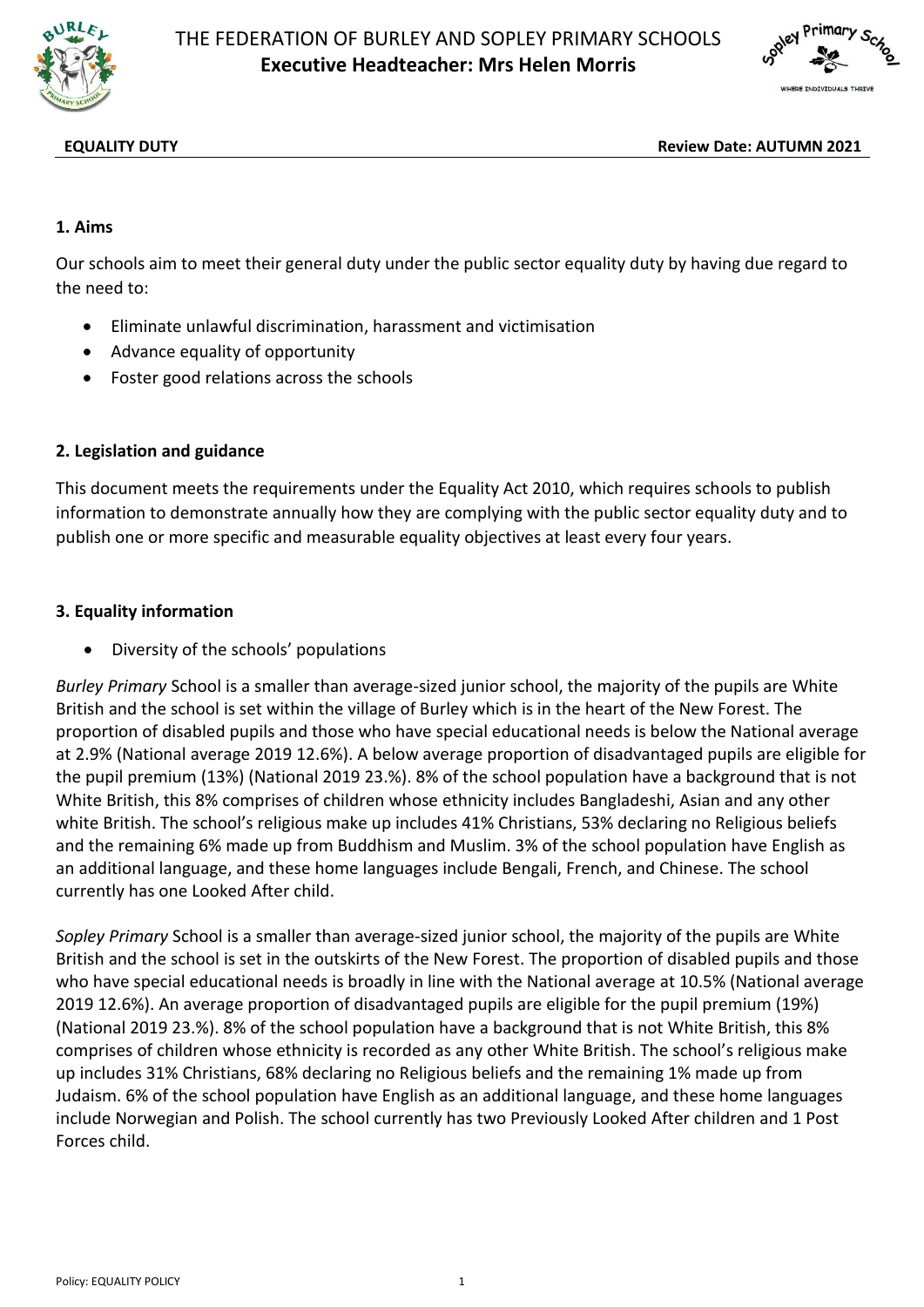|                            | Sopley |             |      |     |             | <b>Burley</b> |     |      |                |                |
|----------------------------|--------|-------------|------|-----|-------------|---------------|-----|------|----------------|----------------|
| %                          | All    | boy         | girl | PP  | <b>SEND</b> | All           | boy | girl | PP             | <b>SEND</b>    |
| <b>GLD</b>                 | 87     | 75          | 100  |     |             | 77            | 67  | 88   |                |                |
| Phonics                    | 82     |             |      |     |             | 75            |     |      |                |                |
| R KS2 ARE                  | 60     | 71          | 50   | 100 | 40          | 62            | 43  | 83   | 33             | $\overline{0}$ |
| R KS2 GDS                  | 20     | 0           | 38   | 0   | 0           | 31            | 14  | 50   | 0              | 0              |
| W KS2 ARE                  | 67     | 71          | 63   | 0   | 40          | 62            | 57  | 67   | 33             | 0              |
| W KS2 GDS                  | 20     | 0           | 38   | 0   | 0           | 8             | 0   | 17   | 0              | 0              |
| M KS2 ARE                  | 47     | 43          | 50   | 0   | 20          | 62            | 57  | 83   | 0              | 0              |
| M KS2 GDS                  | 7      | $\Omega$    | 13   | 7   | 0           | 15            | 14  | 17   | 0              | 0              |
| R, W, M comb<br><b>ARE</b> | 40     | 29          | 50   | 0   | 20          | 39            | 29  | 50   | $\overline{0}$ | $\overline{0}$ |
| R, W, M comb<br>GDS        | 7      | $\mathbf 0$ | 13   | 0   | $\mathbf 0$ | 8             | 0   | 17   | $\mathbf 0$    | $\overline{0}$ |

#### Pupil attainment 2019

How we are performing in relation to the three aims of the equality duty (2019)

## *Eliminating unlawful discrimination, harassment and victimisation*

The school is aware of its obligations under the Equality Act 2010 and complies with non-discrimination provisions.

Where relevant, our policies include reference to the importance of avoiding discrimination and other prohibited conduct.

Staff and governors are regularly reminded of their responsibilities under the Equality Act, for example during meetings. Where this has been discussed during a meeting it is recorded in the meeting minutes.

New staff receive training on the Equality Act as part of their induction, and all staff receive refresher training every September or as part of the regular induction of staff arriving at other times.

The school has a designated member of staff for monitoring equality issues, and an equality link governor. They regularly liaise regarding any issues and make senior leaders and governors aware of these as appropriate.

# *Advancing equality of opportunity*

We remove or minimise disadvantages suffered by people which are connected to a particular characteristic they have (e.g. pupils with disabilities, or gay pupils who are being subjected to homophobic bullying)

We take steps to meet the particular needs of people who have a particular characteristic as necessary.

We encourage people who have a particular characteristic to participate fully in any activities (e.g. encouraging all pupils to be involved in the full range of school clubs)

We publish attainment data each academic year showing how pupils with different characteristics are performing and analyse the data to determine strengths and areas for improvement, implement actions in response and publish this information

We make evidence available identifying improvements for specific groups (e.g. improvements in attendance or declines in incidents of homophobic or transphobic bullying).

We publish further data about any issues associated with particular protected characteristics, identifying any issues which could affect our own pupils